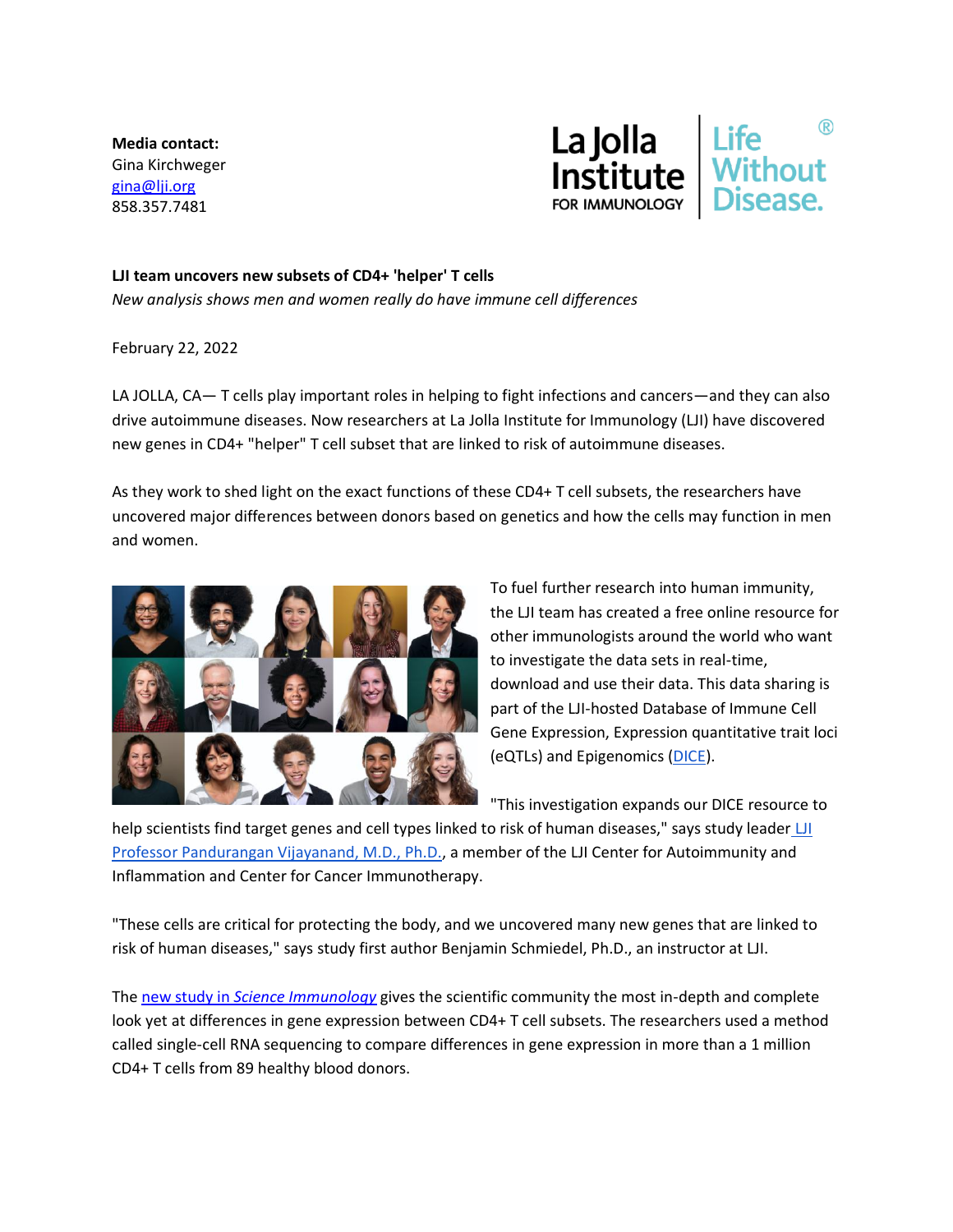Because T cells can play many roles in the body, such as "remembering" past invaders and alerting other immune cells, the LJI scientists expected to find strong differences between cell subsets. In fact, they set out hoping to gain insights regarding eight pre-defined CD4+ T cell subsets they'd investigated in [a 2018](https://www.cell.com/cell/fulltext/S0092-8674(18)31331-X?_returnURL=https%3A%2F%2Flinkinghub.elsevier.com%2Fretrieve%2Fpii%2FS009286741831331X%3Fshowall%3Dtrue)  *[Cell](https://www.cell.com/cell/fulltext/S0092-8674(18)31331-X?_returnURL=https%3A%2F%2Flinkinghub.elsevier.com%2Fretrieve%2Fpii%2FS009286741831331X%3Fshowall%3Dtrue)* [study.](https://www.cell.com/cell/fulltext/S0092-8674(18)31331-X?_returnURL=https%3A%2F%2Flinkinghub.elsevier.com%2Fretrieve%2Fpii%2FS009286741831331X%3Fshowall%3Dtrue)

In previous studies, researchers had investigated various T cell subsets isolated from blood samples without stimulating them. For this new study, the LJI team activated the T cells before sequencing and analysis. This step allowed the researchers to mimic how the cells would respond when called upon to fulfill their role and protect the body from infection.

"Stimulating the cells is like turning on the light—suddenly you can understand the function of these cells much better," says Schmiedel.

This investigation shed a light on known cell subsets—and revealed additional, little-understood subsets. "Why do these cells have different features?" asks Schmiedel. "There is no information in the literature to help us understand what those cells are, so that's something we want to follow up on."

Already, the researchers have learned more about these T cells by performing single-cell expression quantitative trait loci (sc-eQTL) analyses. This technique showed them which genes are affected by genetics and had the most profound effects across the different T cell subtypes.

The team also spotted major sex-based differences in how the T cells worked. In comparing the cells of people assigned either male or female at birth, the researchers found variations in how the various CD4+ T cell subsets may communicate with other immune cells and how they produced disease-fighting cytokines. Biological sex turned out to be an important factor in how these cells do their jobs.

These differences could help explain why men are more prone to infectious diseases, such as COVID-19, or why women are more vulnerable to autoimmune diseases.

"If we can understand how an immune cell from a woman differs from an immune cell from a man, we could figure out why certain diseases affect one sex more often than another," says Schmiedel.

*Additional authors of the study, "Single-cell eQTL analysis of activated T cell subsets reveals activation and cell-type-dependent effects of disease-risk variants," include co-first authors Cristian Gonzalez-Colin and Vicente Fajardo, Job Rocha, Ariel Madrigal, Ciro Ramírez-Suástegui, Sourya Bhattacharyya, Hayley Simon, Jason A. Greenbaum, Bjoern Peters, Grégory Seumois, Ferhat Ay, and Vivek Chandra.*

*This research was supported by the National Institutes of Health (grants R24 AI108564, R35-GM128938 and S10OD025052) and the William K. Bowes Jr. Foundation.*

DOI: [10.1126/sciimmunol.abm2508](https://doi.org/10.1126/sciimmunol.abm2508)